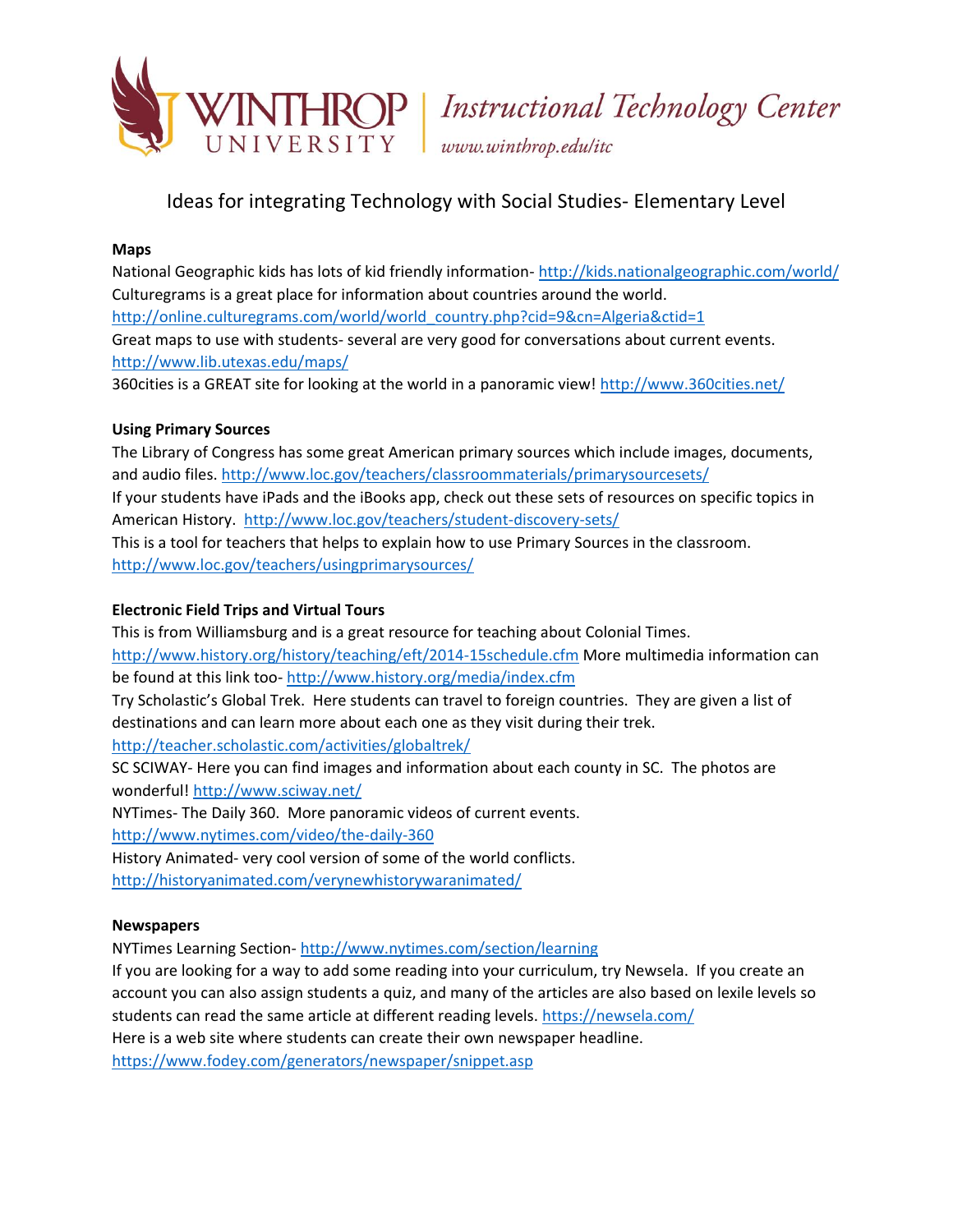

# HROP | Instructional Technology Center

### **Using Google Earth Tools**

Google Earth- <https://www.google.com/earth/>Turn layers on and off in Google Earth to explore how they change what you see. Examples to try include Borders and Labels, Ocean, Weather. Use the ruler to include a little bit of math and calculate the perimeter, and area of landforms or countries or distances between sites on the globe.

US Presidents- <http://www.google.com/earth/explore/showcase/uspresidents.html>

Other Google Earth Resources

<http://online.wvu.edu/Faculty/Resources/ToolKit/GoogleEarth/>

<https://www.google.com/help/maps/education/resources.html#tab=introductory>

Google Maps- <https://www.google.com/maps/about/play/> Be sure to click the menu in the upper left corner to see more resources

#### **More Technology Ideas**

#### Greenscreen

Use Greenscreen technology to have your students travel to faraway places and discuss those places-Greenscreen ideas and directions can be found at<https://www.winthrop.edu/itc/default.aspx?id=45878> Here are some ideas for using the Greenscreen in your classroom:

- Flipped classroom opportunities: view an example here <https://www.youtube.com/watch?v=xqQKwJvFGYI>
- Have your students be a travel guide
- Recreate a famous scene from history. Ex: the landing of the Mayflower on Plymouth Rock
- Synthesize what they've learned with creative tasks like Epic Rap Battles of History

# Virtual Reality

Use Virtual Reality to explore places that you might not have another chance to see. Ideas and directions can be found at<https://www.winthrop.edu/itc/default.aspx?id=43180> Here are some ideas for using VR in your classroom:

- Supplement a lecture you already have about a location and use Google Expeditions instead
- Broaden topics and engagement by having visual aids for places and locations you would not normally be able to go
- Compare and contrast locations from all over the world within a single class period. Ex: What similarities differences do you see between Paris, Quebec, and Manitoba?
- Compare and contrast the people from different areas in the world

# **Ozobots**

Use Ozobots to create maps or travel to other places. Use them as an assessment tool. <https://www.winthrop.edu/itc/default.aspx?id=45884>

Here are some ideas for using Ozobots in the classroom

Reinforce a student's understanding of directions, right, left, straight